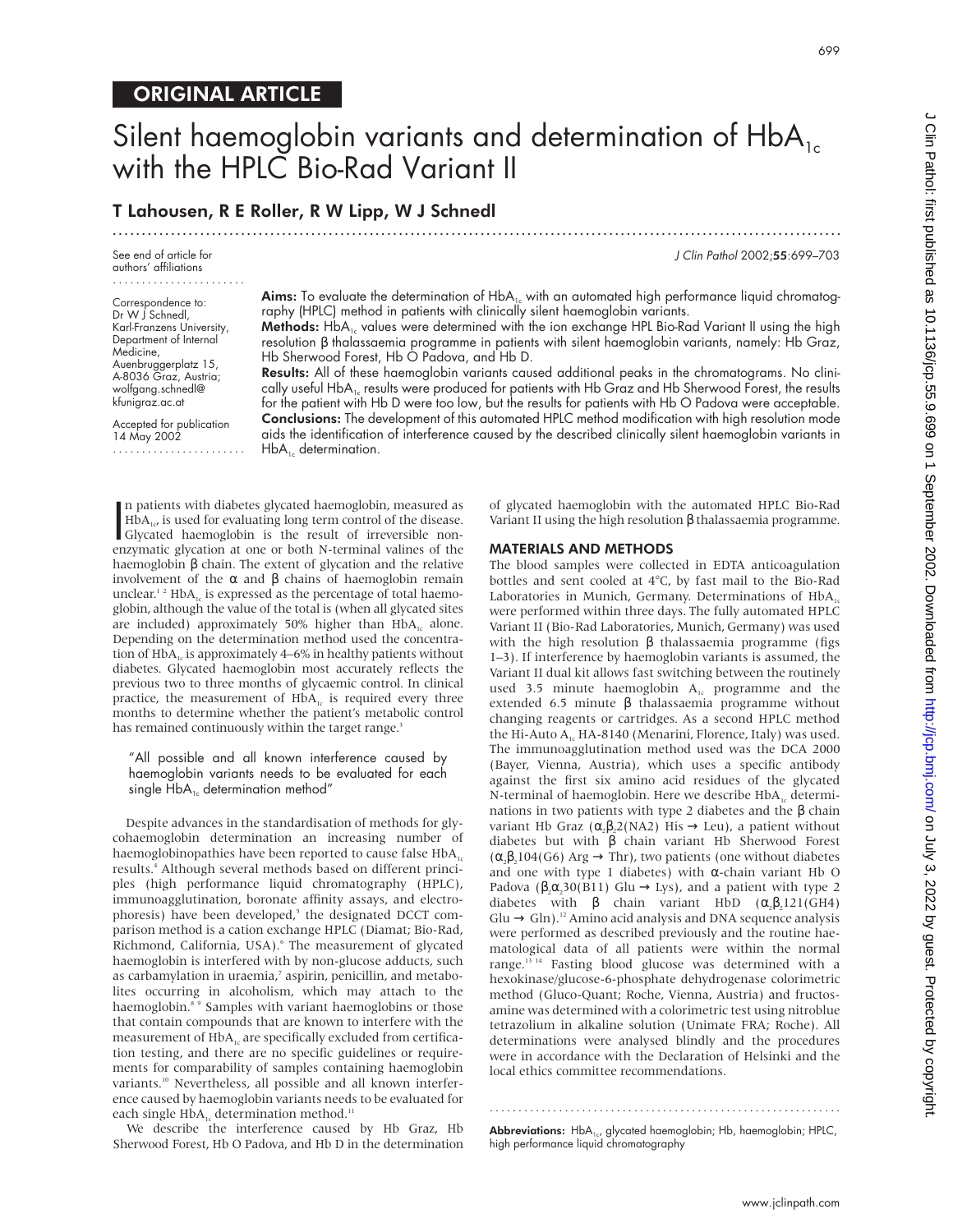| Peak name | Calibrated<br>area $%$ | Area % | Retention<br>time (min) | Peak area |
|-----------|------------------------|--------|-------------------------|-----------|
| Unknown   | -                      | 0.1    | 0.110                   | 3196      |
| Unknown   | -                      | 1.5    | 0.162                   | 44 603    |
| Ala       | -                      | 9.0    | 0.244                   | 271 472   |
| Unknown   |                        | 44.3   | 0.628                   | 1 341 993 |
| P3        |                        | 3.5    | 1.515                   | 106 236   |
| Ao        |                        | 39.6   | 1.743                   | 1 197 649 |
| A2        | 2.9                    |        | 2.869                   | 61 478    |

Total area: 3 026 626

 $%$  $F$  concentration  $=$  $%$ A1c concentration = A2 concentration = 2.9%

Analysis comments:



Figure 1 Chromatogram from the ion exchange high performance liquid chromatography Bio-Rad Variant II using the high resolution β thalassaemia programme in a patient with diabetes and the Hb Graz variant.

|                              | $HbA_{1c}$ |                  |                 |                     |                       |
|------------------------------|------------|------------------|-----------------|---------------------|-----------------------|
| Haemoglobin variant          | Variant II | HA-8140          | <b>DCA 2000</b> | Fructosamine        | Fasting blood glucose |
| Non-diabetic reference range | $4.7 - 6%$ | $4.5 - 5.7%$     | $4.5 - 5.7%$    | $<$ 285 $\mu$ mol/l | $< 6.1$ mmol/l        |
| Hb Graz 1                    | No result  | Abnormal sep     | 5.9             | 466                 | 11.8                  |
| Hb Graz 2                    | No result  | Abnormal sep     | 5.2             | 334                 | 10.6                  |
| <b>Hb Sherwood Forest</b>    | No result  | Abnormal sep     | 4.6             | 238                 | 5.5                   |
| HbD                          | 4.8        | 9.1 (variant Hb) | 5.7             | 302                 | 6.5                   |
| Hb O Padova 1                | 4.9        | 6.8 (variant Hb) | 4.5             | 251                 | 6.0                   |
| Hb O Padova 2                | 9.5        | 10 (variant Hb)  | 8.8             | 338                 | 5.2                   |

Variant II, HPLC variant II (Bio-Rad); HA-8140, HPLC high-auto A<sub>1c</sub> HA-8140 (Menarini); DCA 2000, immunoagglutination DCA 2000 (Bayer); Abnormal<br>sep, abnormal separation; variant Hb, variant haemoglobin. HPLC, high performance liquid chromatography.

#### RESULTS

In the two patients with type 2 diabetes and Hb Graz the chromatogram from the Bio-Rad Variant II using the high resolution β thalassaemia programme showed that Hb Graz migrates with fetal haemoglobin and labile  $HbA_{1c}$  (LA1c),

overlapping  $HbA_{1c}$ , as shown in the analysis data (fig 1). No result was given for  $HbA_{1c}$  determination in both patients with Hb Graz (fig 1). The determination of  $HbA_{1c}$  with the HPLC Menarini described the results as "abnormal separation" and the immunoagglutination method DCA 2000 showed values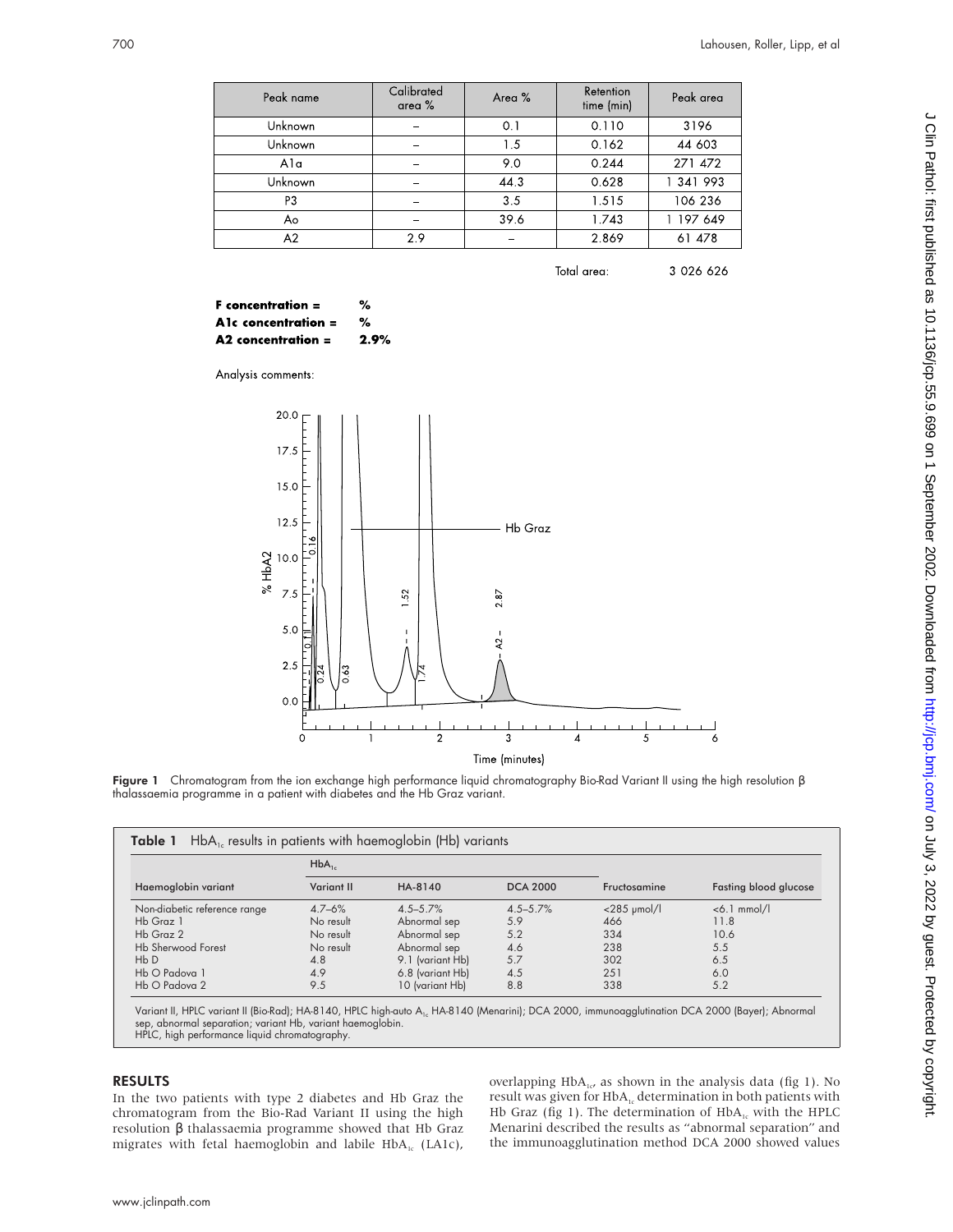| Peak name         | Calibrated<br>area $%$ | Area % | Retention<br>time (min) | Peak area |
|-------------------|------------------------|--------|-------------------------|-----------|
| Unknown           |                        | 0.1    | 0.109                   | 4033      |
| Unknown           |                        | 1.2    | 0.156                   | 47 479    |
| Ala               |                        | 3.9    | 0.230                   | 150 588   |
| F                 | 1.7                    |        | 0.390                   | 84 844    |
| LA <sub>1</sub> c |                        | 45.3   | 0.623                   | 1770488   |
| P <sub>3</sub>    |                        | 2.6    | 1.492                   | 101 615   |
| Ao                |                        | 42.7   | 1.714                   | 1 665 609 |
| A2                | 2.8                    |        | 2.836                   | 75 652    |
| Unknown           |                        | 0.1    | 3.256                   | 4049      |

#### $1.7%$  $F$  concentration  $=$ A1c concentration = % A2 concentration = 2.8%

Total area:

3 904 358\*

Analysis comments:



Figure 2 Chromatogram from the ion exchange high performance liquid chromatography Bio-Rad Variant II using the high resolution β thalassaemia programme in a patient without diabetes but with the Hb Sherwood Forest variant.

within the non-diabetic reference range for both patients with diabetes (table  $1$ ).<sup>12</sup>

In the patient without diabetes with the Hb Sherwood Forest variant the chromatogram from the Bio-Rad Variant II using the high resolution β thalassaemia programme demonstrated an additional peak with  $HbA_{1c}$ . No  $HbA_{1c}$  result was given in the analysis data (fig 2). The result of  $HbA_{1c}$  determination with the HPLC Menarini was "abnormal separation" and the immunoagglutination method DCA 2000 showed a value within the non-diabetic reference range for this patient without diabetes (table 1).<sup>12</sup>

In the two patients (one without diabetes and one with type 1 diabetes) who had the Hb O Padova variant the chromatogram from the Bio-Rad Variant II using the high resolution β thalassaemia programme demonstrated an additional late (at four minutes) migrating peak (fig 3). In the patient without diabetes the result for  $HbA_{1c}$  was within the non-diabetic reference range and compared well with values of fasting blood glucose and fructosamine (table 1). In the patient with type 1 diabetes, the result was above the non-diabetic reference range, indicating (in agreement with the fructosamine result) that blood glucose regulation was unsatisfactory. The determinations of  $HbA<sub>1c</sub>$  with the HPLC Menarini gave results in both patients described as "variant haemoglobin"<sup>12</sup> and the immunoagglutination method DCA 2000 showed values within the non-diabetic reference range for the patient without diabetes and a diabetic value for the patient with type 1 diabetes (table  $1$ ).<sup>12</sup>

In the patient with type 2 diabetes and Hb D the chromatogram from the Bio-Rad Variant II using the high resolution β thalassaemia programme showed several additional "unknown" peaks, as published previously.<sup>15</sup> The result for  $HbA_1$ was within the low non-diabetic reference range. Compared with the values of fructosamine and fasting blood glucose (table 1), which were in the diabetic range, the  $HbA<sub>1c</sub>$  result seemed too low. The determination of  $HbA_{1c}$  with the HPLC Menarini gave the results as "variant haemoglobin"<sup>16</sup> and the immunoagglutination method DCA 2000 showed values in the upper non-diabetic reference range for this patient (table 1).<sup>12</sup>

#### DISCUSSION

Most mutations in the globin genes of haemoglobin are a single base pair change in the DNA code, resulting in an amino acid substitution. More than 700 haemoglobin variants are known and about half of these variants are clinically silent like the ones investigated in our study.<sup>17</sup> Methods to determine HbA<sub>1c</sub> include cation exchange HPLC, boronate affinity,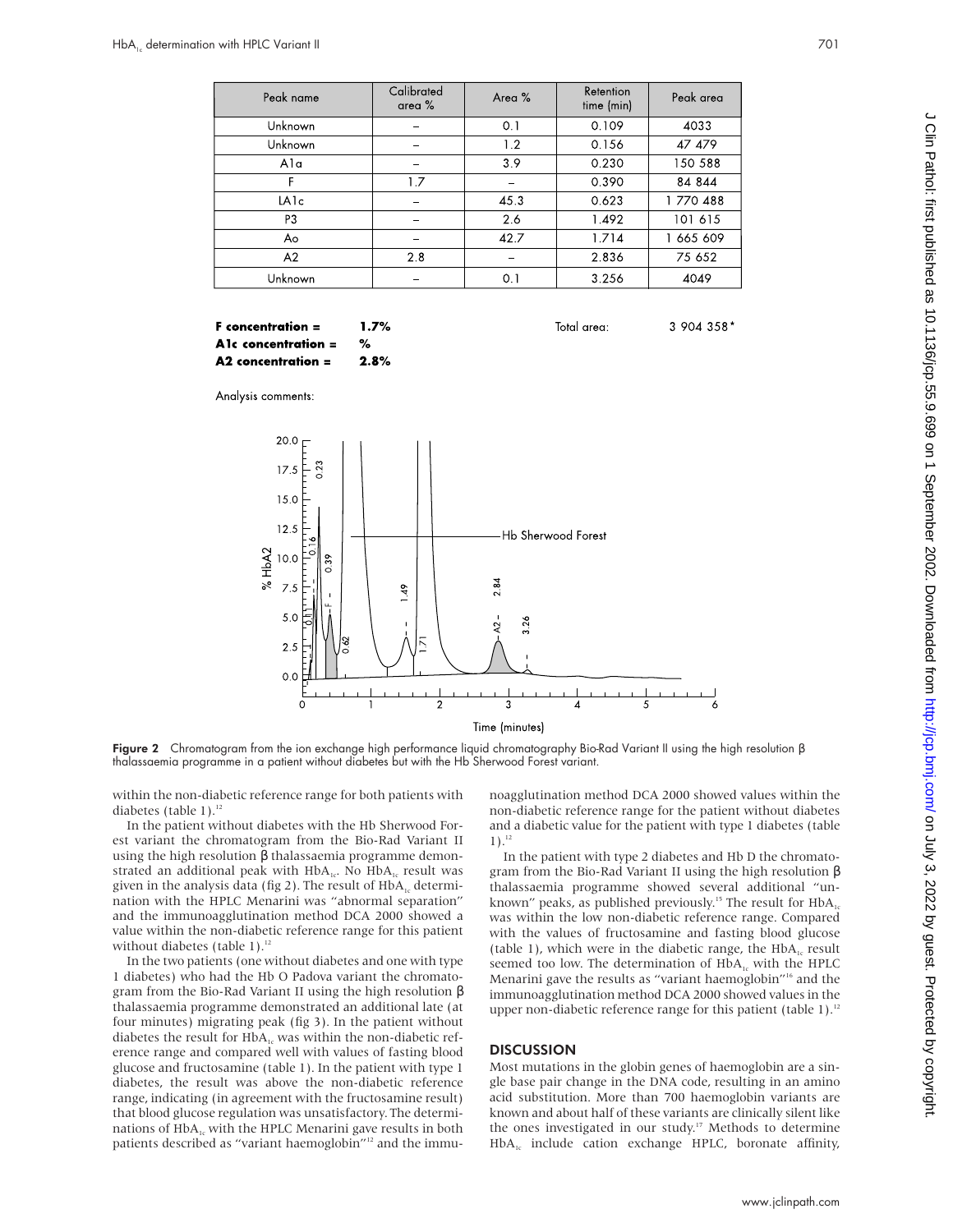| Peak name      | Calibrated<br>area $%$   | Area % | Retention<br>time (min) | Peak area |
|----------------|--------------------------|--------|-------------------------|-----------|
| Ala            |                          | 0.4    | 0.165                   | 12 105    |
| A1b            |                          | 1.1    | 0.257                   | 35 579    |
| LA1c           |                          | 1.0    | 0.668                   | 34 073    |
| A1c            | $9.5*$                   |        | 0.805                   | 184 523   |
| P3             |                          | 3.6    | 1.480                   | 118796    |
| A <sub>0</sub> | $\overline{\phantom{0}}$ | 64.6   | 1.687                   | 2 143 380 |
| A2             | 1.9                      |        | 2.840                   | 48 494    |
|                |                          | 0.6    | 4.246                   | 20 186    |

\*Values outside of expected ranges

Total area:

| $HbF$ concentration $=$ | %    |
|-------------------------|------|
| $HbA1c$ concentration = | 9.5% |
| $HbA2$ concentration =  | 1.9% |

Analysis comments:



Figure 3 Chromatogram from the ion exchange high performance liquid chromatography Bio-Rad Variant II using the high resolution β thalassaemia programme in a patient with type 1 diabetes and the Hb O Padova variant.

electrophoresis, and immunoassays. The first clinically useful cation exchange chromatographic method for  $HbA_1c$ determination was published in 1978.<sup>18</sup> Haemoglobin  $A_{1c}$  was originally a term for an ion exchange chromatographic peak and is now defined as irreversibly glycated haemoglobin molecules at one or both N-terminal valines of the β chains. Here, we describe the interference of Hb Graz, Hb Sherwood Forest, Hb O Padova, and Hb D in the determination of  $HbA_{1c}$  with an extended automated HPLC method modification, namely the Bio-Rad Variant II high resolution β thalassaemia 6.5 minute programme, which was developed to measure  $HbA<sub>2</sub>$  in the diagnosis of β thalassaemia trait.

HPLC methods usually indicate the presence of a haemoglobin variant, but they lack the resolution necessary to differentiate between them. They may demonstrate additional peaks in the chromatograms and these may be combined with clinically low or high results (figs  $1-3$ ).<sup>4</sup> The Diamat HPLC method was once used for the screening of certain haemoglobin variants,<sup>19</sup> and the Hi-Auto  $A_{1c}$  HA-8140 HPLC method has separation conditions that seem to detect haemoglobin variants and describe the chromatogram as "abnormal" or "variant" haemoglobin.<sup>20</sup> The HLC-723 GHb V A1c2.2 HPLC (Tosoh, San Francisco, California, USA) has an enhanced resolution using the 3.0 minute instead of the 2.2 minute protocol, which allows the detection of haemoglobin variants.<sup>21</sup> Chromatograms from the Variant HPLC using the β thalassaemia short programme helped to establish the diagnosis of certain haemoglobinopathies.<sup>22</sup> However, most HPLC systems are not able to resolve additional peaks in their chromatograms and this leads to the overestimation and underestimation of  $HbA_{1c}$  results.<sup>4 12</sup>

The HPLC Variant II is described as giving an acceptable analytical performance and the results compared well with an HPLC method (Variant; Bio-Rad) certified by the National Glycohaemoglobin Standardisation Programme.<sup>15</sup> We found that the determination of  $HbA<sub>1c</sub>$  values in patients with early migrating haemoglobin variants, such as Hb Graz and Hb Sherwood Forest, was not possible. The  $HbA_{1c}$  value for the late migrating Hb O Padova variant was acceptable, but the  $HbA<sub>1c</sub>$  results for the Hb D variant appeared to be too low compared with the blood glucose and fructosamine results (table 1). Using the high resolution β thalassaemia programme of the Variant II in patients with silent haemoglobin variants showed that HPLC